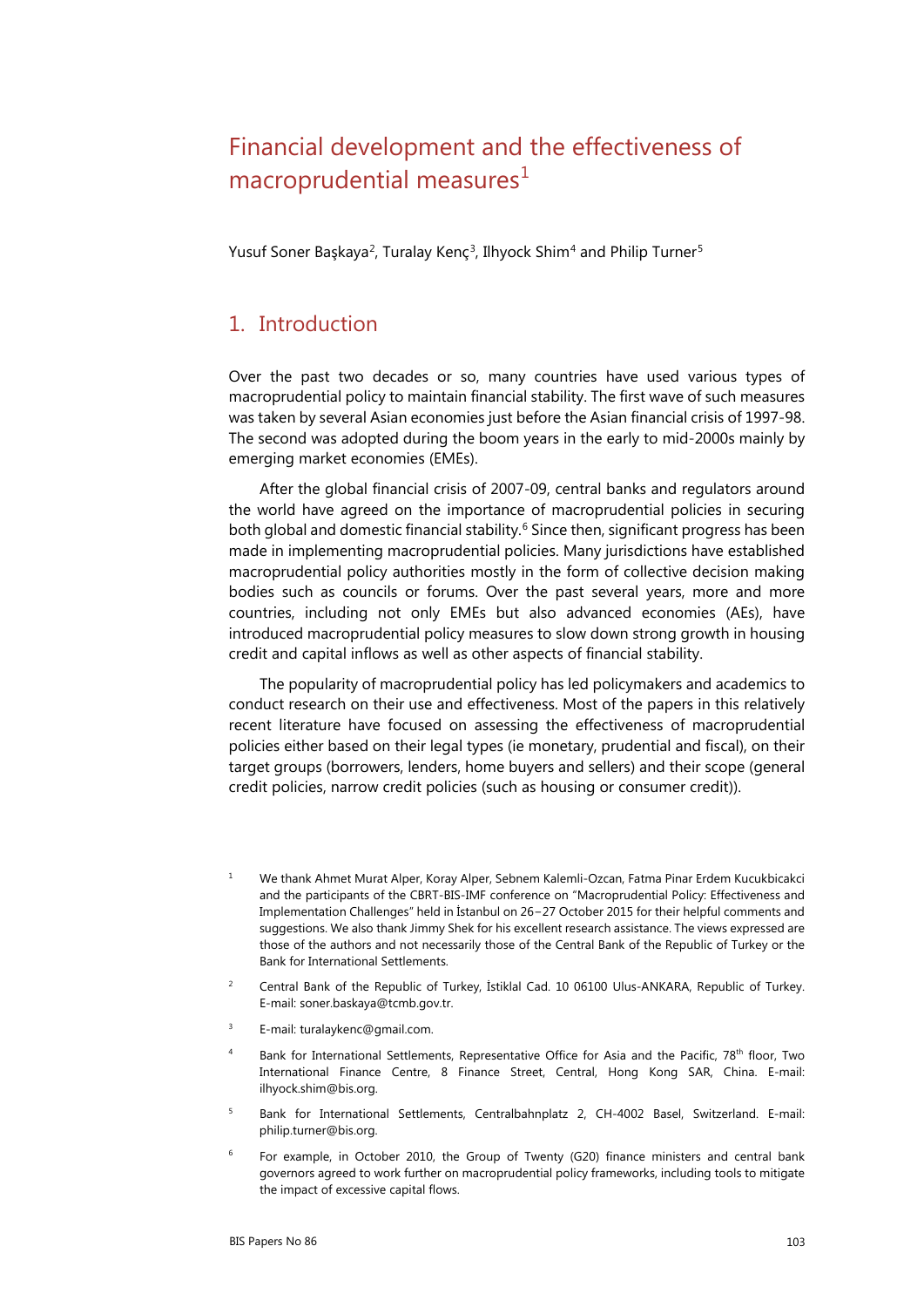But few researchers have sought to assess the effectiveness of different macroprudential policy tools on credit growth in different countries. However, this is an important aspect to understand because the scope of individual tools differs and because the transmission channels can be so different. In particular, much will depend on how developed is a country's financial market. The challenge for a researcher is to simplify the enormous heterogeneity not only of tools but also of countries.

The research strategy adopted by this paper is to divide the main tools into quantity-based measures and price-based measures. The presumption is that bankbased financial systems tend to rely on quantity-based tools, while in those where capital market or external financing has a large weight, general price-based tools may work better.

This paper tries to answer the following two questions: (1) what type of macroprudential policy tool works best on credit growth? That is, are price-based or quantity-based tools more effective? (2) How does the effectiveness of price-based and quantity-based tools vary with the level of financial development? The simplifying schema guiding this research is summarised in Table 1 in section 3 below. The word "simplifying" deserves emphasis. A very prohibitive price imposed by a price-based tool could be equivalent to a quantity-based tool. Nor is there a hard-and-fast boundary between monetary and macroprudential measures. Nevertheless, this schema does help us reach some interesting conclusions.

| A simple schema of types of macroprudential policies |                                                           |                                                                                                                                 |  |
|------------------------------------------------------|-----------------------------------------------------------|---------------------------------------------------------------------------------------------------------------------------------|--|
|                                                      | Price-based                                               | Quantity-based                                                                                                                  |  |
| Non-interest<br>rate<br>monetary policy<br>measures  | Reserve requirements (RR)<br>Liquidity requirements (Liq) | Credit growth limits (CRg)                                                                                                      |  |
| Prudential policy<br>measures                        | Risk weights on housing loans<br>(RW)                     | Maximum Ioan-to-value ratio (Ltv)                                                                                               |  |
|                                                      | Provisioning rules (Prov)                                 | Maximum debt-service-to-income ratio<br>and other lending criteria (Dstilc)<br>Exposure limits to the property sector<br>(Expo) |  |

The main results of this study are the following. First, we find that quantity-based domestic macroprudential measures taken by a country are effective in slowing its total credit growth. In particular, we show that quantity-based measures slow total credit growth on almost the entire distribution of the level of financial development, including relatively low levels of financial development. However, the differential effect of the financial development on the effectiveness of quantity-based measures is not statistically different from zero. These results are in line with the findings of many recent papers consistently showing that the maximum debt-service-to-income ratios and the maximum loan-to-value ratios were effective in slowing the growth of housing credit and general bank credit, since these two types of policy are the most important part of quantity-based measures considered in this study.

In contrast, we show that the price-based measures effectively slow credit growth only when the level of financial development is relatively high above the median of the distribution. We also find that the more financially developed a country is, the more effective the price-based measures are. The results for price-based measures,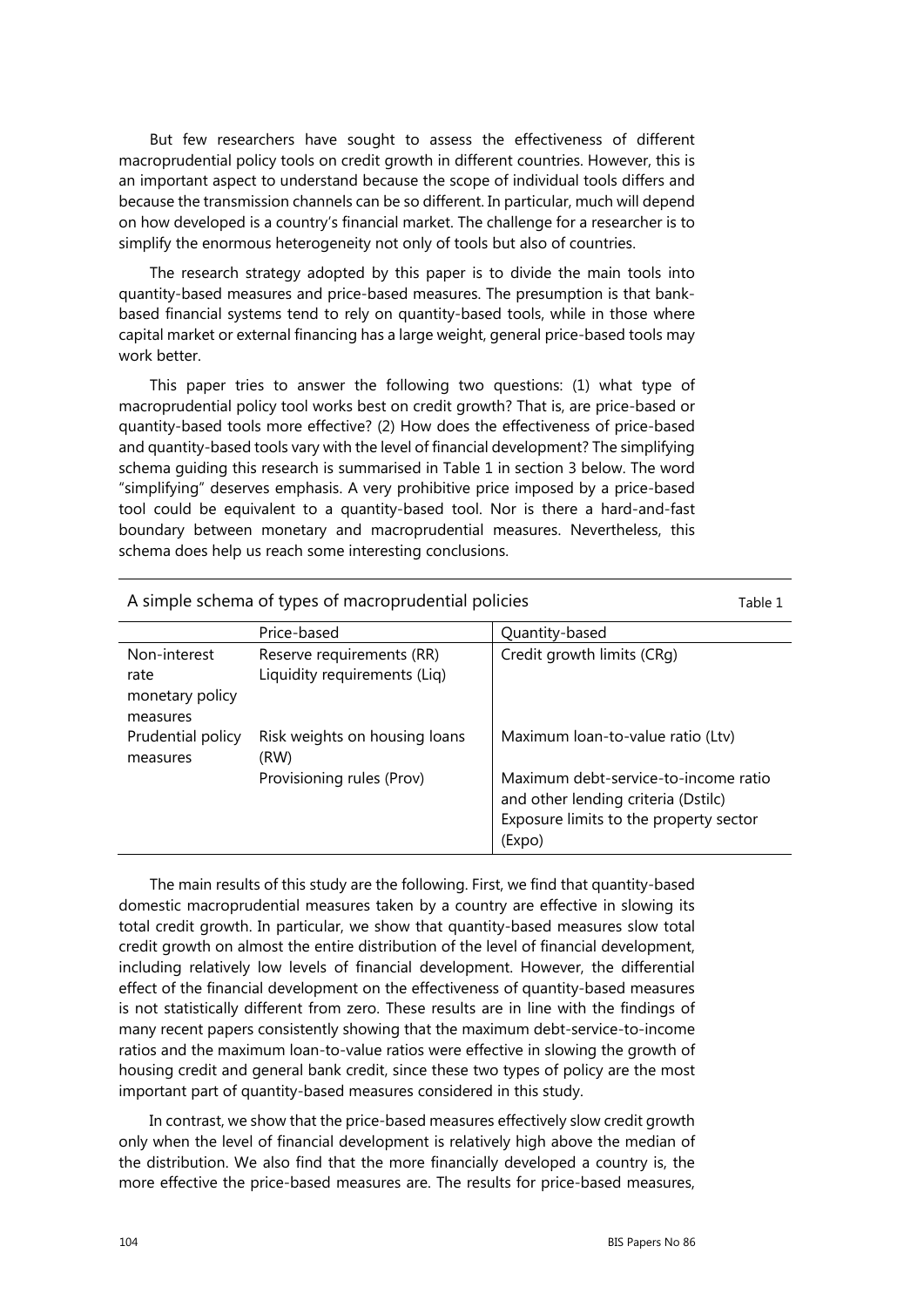together with those for quantity-based measures, confirm that financially developed countries benefit more from using price-based measures, while countries with low levels of financial development can achieve the desired outcome with quantity-based measures.

Finally, we show that the differential effects of financial development on the effectiveness of quantity-based and price-based macroprudential policies are robust when we use alternative composite indexes for financial development or alternative sample periods.

This article is organised as follows. Section 2 provides a literature review. Section 3 describes data and empirical approaches. In section 4, we provide empirical results. Section 5 concludes.

#### 2. Literature review

This paper is related to three underexplored themes in the literature on the macroprudential policies, which is by itself relatively at its early stage of development: (1) the effectiveness of various types of macroprudential policy on the growth of credit; (2) price-based vs quantity-based tools; and (3) financial development and macroprudential policies.

First, many papers considered the effectiveness of macroprudential measures on domestic bank credit growth, using a large cross-country sample. In particular, Borio and Shim (2007) conduct an event-study analysis on macroprudential policy actions taken by 18 Asian and European economies, and find that such actions reduce domestic bank credit growth in the years after their introduction. Lim et al (2011) consider 40 economies that took macroprudential measures. Using a panel regression analysis, they find that reserve requirements and dynamic provisioning are effective in reducing private sector real credit growth during booms, and that maximum loanto-value (LTV) and debt-service-to-income (DSTI) ratios, dynamic provisioning and reserve requirements reduce the procyclicality of credit growth. Kuttner and Shim (2013) consider 57 economies that have taken macroprudential policy actions affecting housing markets, and find that a typical tightening of DSTI limits slows real housing credit growth by 5–6 percentage points over the subsequent year. Claessens et al (2014) show that macroprudential policy measures such as maximum LTV and DSTI ratios and limits on foreign currency lending are effective in reducing the growth in bank-level leverage and assets during booms. Finally, Cerutti et al (2016) find that macroprudential policies overall are effective in reducing real domestic bank credit growth and that borrower-based measures such as LTV and DSTI limits are very effective through their effects on household credit.<sup>[7](#page-2-0)</sup>

Second, regarding the desirability of price-based vs quantity-based tools, Shin (2012) points out that a levy on wholesale/FX-denominated liabilities has the advantage of being price-based, but a leverage cap has the drawback of being not price-based and open to circumvention. To our knowledge, very few papers have

<span id="page-2-0"></span>In a historical perspective, Elliott et al (2013) consider macroprudential tools the Federal Reserve and other US agencies have used since the First World War, and find that macroprudential policies designed to tighten credit availability, especially tools such as underwriting standards, have a significant effect, but that macroprudential policies designed to ease credit availability have little effect on credit.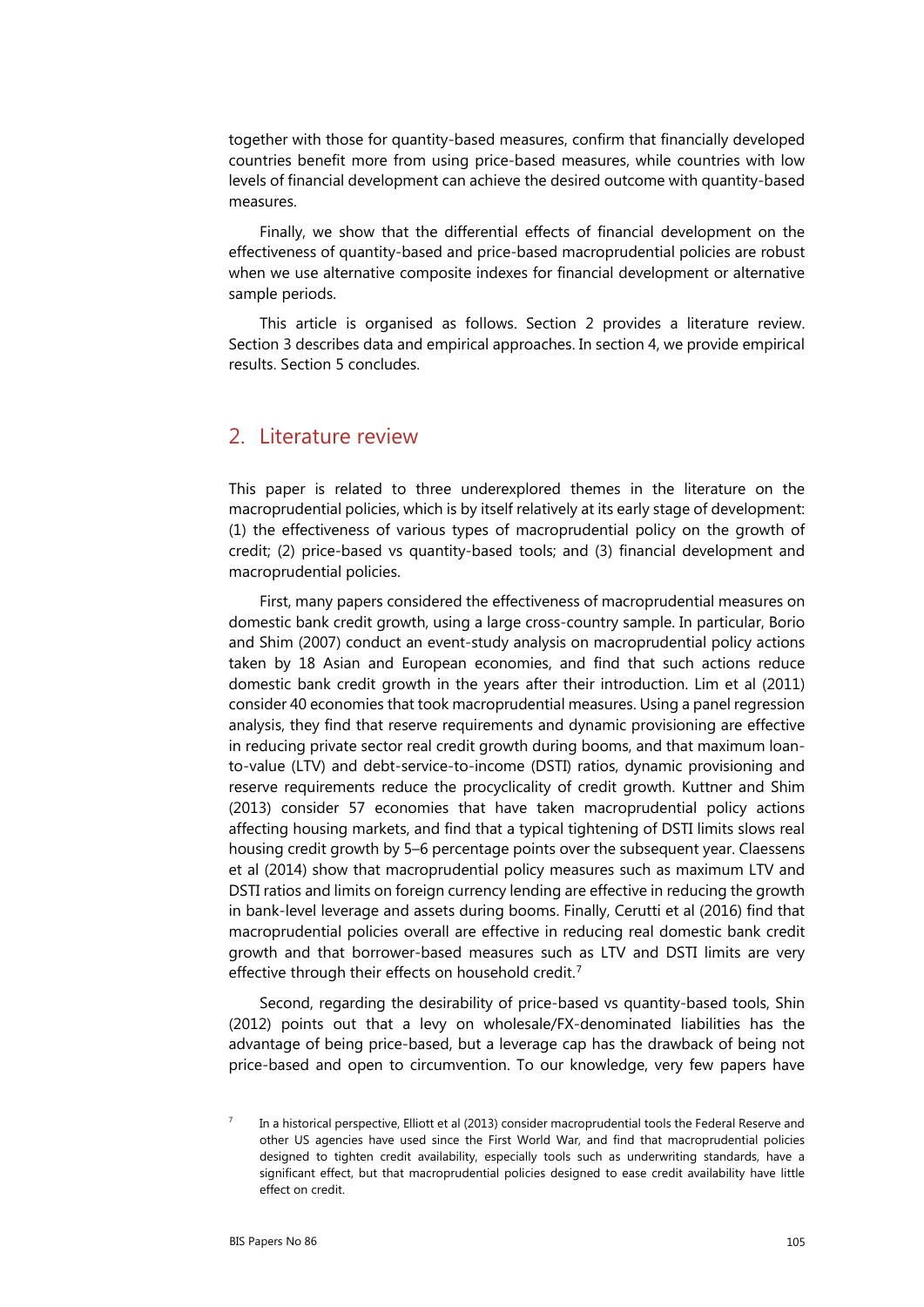looked into the issue of relative effectiveness of price-based and quantity-based measures. For example, Cizel et al (2016) find that quantity-based macroprudential measures have stronger cross-sector substitution effects (from bank to non-bank credit) in advanced economies.

Finally, a small number of papers explicitly considered the relationship between a country's level of financial development and the choice/effectiveness of macroprudential policies using a large cross-country sample. Lim et al (2011) point out that the stage of economic/financial development affects the choice of macroprudential policy instruments, and consider dummies for exchange rate regime and country/year effects in their regression analyses. In a cross-country study, Sheng (2015) finds that FX-related prudential measures are more effective when the ratio of private bank credit to GDP is higher. Finally, Cerutti et al (2016) consider institutional variables such as the exchange rate regime, de facto financial openness, the log of per capita GDP (as a proxy for the level of economic development), the level of credit relative to GDP, and the International Country Risk Guide (ICRG) index of institutional quality. They find that (1) macroprudential policies are more effective for a sample of relatively (de facto financially) closed economies than for relatively open economies; (2) macroprudential policies are less effective in countries with more flexible exchange rates; (3) the level of economic development and the quality of institutions do not explain the effectiveness of macroprudential measures; and (4) economies with a higher credit-to-GDP ratio have more difficulty in lowering credit growth through macroprudential measures when they consider a sample of low-income developing economies or a sample of relatively (de facto financially) closed economies.

# 3. Data and empirical approaches

We use quarterly data on total credit, GDP, domestic macroprudential policy measures, financial development indicators, macroeconomic variables, and financial crisis dummies for 37 economies over the sample period of 1996Q1 to 2011Q4. The 37 economies include 20 AEs and 17 EMEs, with ten economies from Asia-Pacific, five from central and eastern Europe, one from Africa, three from Latin America, 16 from western Europe and two from North America. Table 2 provides the list of 37 economies.

Data on total credit to the private non-financial sector are from the BIS database on credit to the non-financial sector publicly available. Since we use the credit-to-GDP ratio as the dependent variable in our empirical analysis, we divide the quarterly credit series by quarterly GDP data from national sources.

Domestic macroprudential measures are obtained from the database in Shim et al (2013). In the database, each tightening action is assigned value +1, each loosening action value –1, and no action value zero. The eight types of policy action recorded in the database can be classified into price-based and quantity-based measures. In particular, reserve requirements (RR), liquidity requirements (Liq), risk weights (RW) and provisioning requirements (Prov) are price-based measures, while credit growth limits (CRg), LTV limits (Ltv), DSTI limits and other lending criteria (Dstilc) and exposure limits (Expo) are quantity-based measures (Table 1).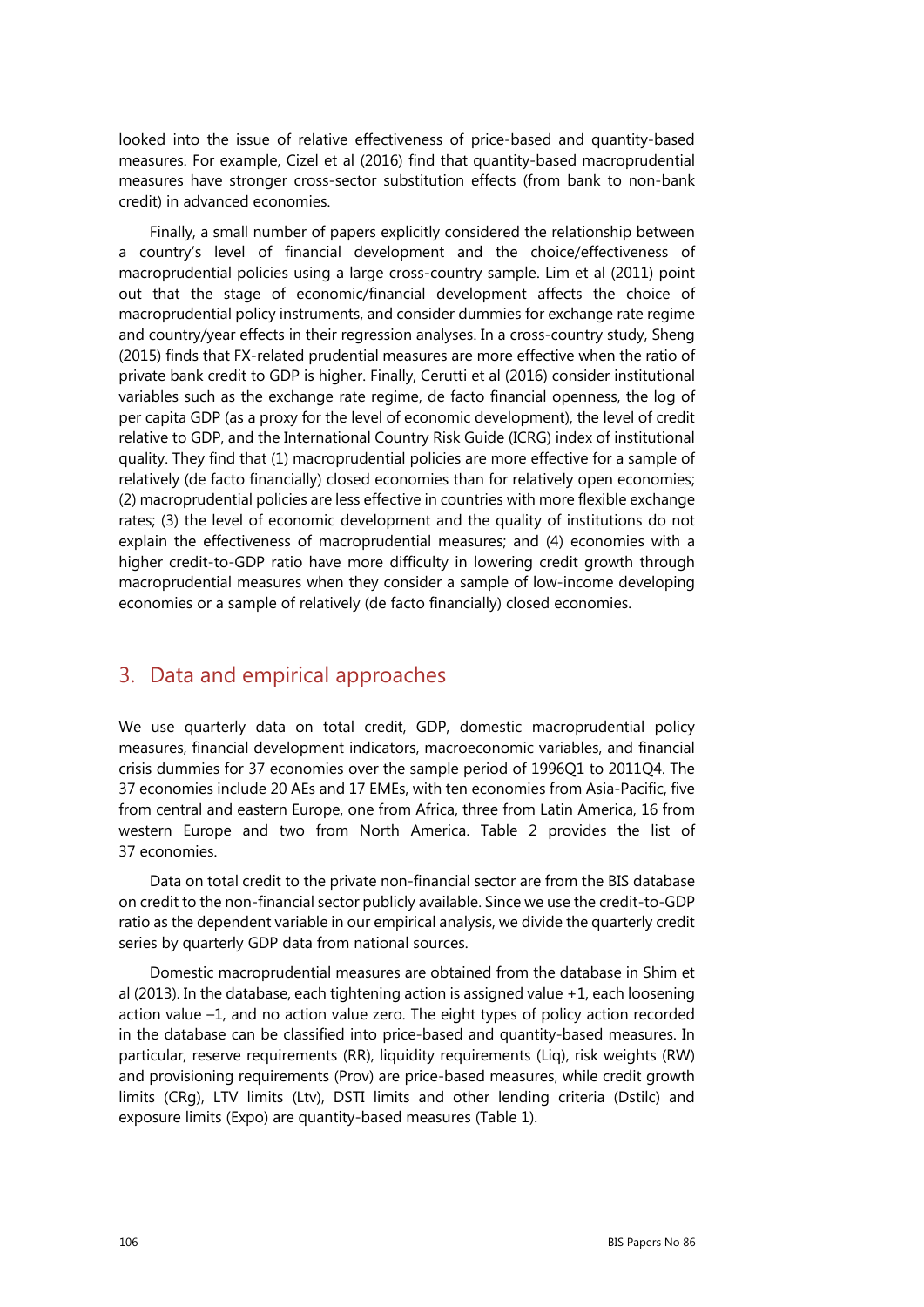#### Price-based and quantity-based macroprudential measures Number of distinct policy actions, Q1 1990–Q2 2012 Table 2

|                            | Region Country             | All price-based measures |                              |                          |                          | All quantity-based measures            |                              |                          |                              |                                    |                              |                |
|----------------------------|----------------------------|--------------------------|------------------------------|--------------------------|--------------------------|----------------------------------------|------------------------------|--------------------------|------------------------------|------------------------------------|------------------------------|----------------|
|                            |                            | Sum                      |                              |                          |                          | Tighten Loosen Monetary Prudential Sum |                              |                          |                              | Tighten Loosen Monetary Prudential |                              | Total          |
|                            | AU                         | $\overline{2}$           | $\overline{2}$               | ÷,                       | $\overline{\phantom{a}}$ | $\overline{2}$                         | ÷,                           | $\bar{\phantom{a}}$      | $\overline{\phantom{a}}$     | $\overline{\phantom{a}}$           | $\bar{a}$                    | $\overline{2}$ |
|                            | CN                         | 44                       | 35                           | $\mathsf 9$              | 43                       | $\mathbf 1$                            | 23                           | 21                       | $\overline{2}$               | $\mathbf 1$                        | 22                           | 67             |
|                            | HK                         | $\overline{\phantom{a}}$ | $\overline{\phantom{a}}$     | $\overline{\phantom{a}}$ | $\overline{\phantom{a}}$ | $\overline{\phantom{a}}$               | 16                           | 10                       | 6                            | 1                                  | 15                           | 16             |
| Asia and<br>the<br>Pacific | IN                         | 42                       | 25                           | 17                       | 35                       | $11\,$                                 | 2                            | $\overline{2}$           | $\overline{a}$               | ÷                                  | $\overline{2}$               | 44             |
|                            | ID                         | 4                        | 3                            | $\mathbf{1}$             | 4                        | $\overline{\phantom{a}}$               | 1                            | $\mathbf{1}$             | ۰                            | -                                  | $\mathbf{1}$                 | 5              |
|                            | JP                         | $\mathbf{1}$             | $\overline{\phantom{a}}$     | $\mathbf 1$              | $\mathbf 1$              | $\overline{\phantom{a}}$               | $\overline{2}$               | $\,1\,$                  | $\mathbf{1}$                 | 2                                  | ÷,                           | 3              |
|                            | KR                         | 10                       | 7                            | $\mathsf{3}$             | 5                        | 5                                      | 21                           | 15                       | 6                            |                                    | 21                           | 31             |
|                            | MY                         | 21                       | 14                           | $\overline{7}$           | 19                       | 2                                      | 8                            | $\overline{4}$           | 4                            |                                    | 8                            | 29             |
|                            | SG                         | $\overline{\phantom{a}}$ | ٠                            | $\overline{\phantom{m}}$ | $\overline{\phantom{a}}$ | $\overline{\phantom{a}}$               | 9                            | $\overline{7}$           | $\overline{2}$               | L                                  | 9                            | 9              |
|                            | TH                         | 6                        | 4                            | $\overline{2}$           | 3                        | 3                                      | $\mathbf 2$                  | $\mathbf{1}$             | $\mathbf{1}$                 | -                                  | $\overline{2}$               | 8              |
|                            | ${\sf CZ}$                 | 8                        | 2                            | 6                        | $\,8\,$                  | $\sim$                                 | $\overline{a}$               | $\sim$                   | $\bar{a}$                    | ä,                                 | $\bar{a}$                    | $\,8\,$        |
| Central                    | HU                         | $\overline{4}$           | $\overline{\phantom{a}}$     | $\overline{4}$           | 4                        | $\overline{a}$                         | 4                            | 3                        | $\mathbf 1$                  |                                    | 4                            | $\,8\,$        |
| and<br>eastern             | PL                         | 5                        | 3                            | $\overline{2}$           | 2                        | 3                                      | 3                            | 3                        | ÷                            |                                    | 3                            | $\,8\,$        |
| Europe                     | <b>RU</b>                  | 22                       | 15                           | $\overline{7}$           | 22                       |                                        |                              |                          |                              |                                    |                              | 22             |
|                            | TR                         | 19                       | $11\,$                       | 8                        | 15                       | 4                                      | 3                            | 3                        | ٠                            |                                    | 3                            | 22             |
|                            | AR                         | 11                       | 3                            | 8                        | $11\,$                   | $\overline{2}$                         | $\qquad \qquad \blacksquare$ | $\overline{\phantom{0}}$ | $\qquad \qquad \blacksquare$ | ÷                                  | $\qquad \qquad \blacksquare$ | $11\,$         |
| Latin                      | BR                         | 39                       | 17                           | 22                       | 37                       | $\sqrt{2}$                             | ۰                            |                          | ÷                            |                                    | ٠                            | 39             |
| America                    | MX                         | $1\,$                    | $\mathbf 1$                  | $\overline{\phantom{a}}$ | $\overline{\phantom{a}}$ | $\mathbf 1$                            | $\qquad \qquad \blacksquare$ | $\overline{a}$           | $\qquad \qquad \blacksquare$ | $\overline{a}$                     | $\overline{a}$               | $\mathbf 1$    |
| Africa                     | ZA                         | $1\,$                    | $\mathbf 1$                  | $\overline{\phantom{a}}$ | $\overline{\phantom{a}}$ | $\mathbf 1$                            | $\overline{\phantom{a}}$     | $\overline{\phantom{0}}$ | ÷,                           | ÷,                                 | $\frac{1}{2}$                | $\mathbf 1$    |
|                            | AT                         | $\overline{2}$           | $\blacksquare$               | $\overline{2}$           | $\overline{2}$           | $\blacksquare$                         | $\overline{\phantom{0}}$     | ÷                        | ÷                            | Ĭ.                                 | ÷,                           | $\overline{2}$ |
|                            | BE                         | $\overline{2}$           | $\qquad \qquad \blacksquare$ | $\overline{2}$           | $\overline{2}$           |                                        | ÷                            |                          | ٠                            |                                    |                              | $\overline{2}$ |
|                            | CH                         | $\mathbf{1}$             | 1                            | $\overline{\phantom{m}}$ | $\frac{1}{2}$            | $\mathbf 1$                            | 1                            | 1                        | ÷                            |                                    | $\mathbf 1$                  | 2              |
|                            | DE                         | 6                        | ٠                            | 6                        | 6                        |                                        | ۰                            | ÷,                       | ۰                            |                                    |                              | 6              |
|                            | DK                         | $\overline{\phantom{a}}$ |                              | $\overline{\phantom{a}}$ | $\overline{\phantom{a}}$ |                                        | 4                            | $\overline{2}$           | $\overline{2}$               |                                    | 4                            | 4              |
|                            | ES                         | 5                        | 2                            | $\mathsf{3}$             | $\overline{2}$           | 3                                      | 3                            | 1                        | $\sqrt{2}$                   |                                    | 3                            | 8              |
|                            | FI                         | 5                        | $\overline{a}$               | 5                        | 5                        |                                        |                              |                          | ÷                            |                                    |                              | 5              |
| Western                    | <b>FR</b>                  | 10                       | 3                            | $\overline{7}$           | 8                        | 2                                      |                              |                          |                              |                                    |                              | $10\,$         |
| Europe                     | GB                         | $\overline{2}$           | ٠                            | $\sqrt{2}$               | 2                        | ÷.                                     |                              |                          |                              |                                    |                              | $\overline{c}$ |
|                            | GR                         | 3                        | ٠                            | 3                        | $\sqrt{2}$               | 1                                      | 4                            | 3                        | 1                            | 3                                  | 1                            | 7              |
|                            | IE                         | $\overline{7}$           | $\mathbf{1}$                 | 6                        | 6                        | $\mathbf 1$                            | 1                            | $\mathbf 1$              |                              |                                    | 1                            | 8              |
|                            | $\ensuremath{\mathsf{IT}}$ | 10                       | 2                            | 8                        | 9                        | $\mathbf 1$                            | 1                            | $\overline{\phantom{a}}$ | $\mathbf{1}$                 |                                    | 1                            | 11             |
|                            | $\sf NL$                   | 2                        | $\overline{a}$               | $\overline{2}$           | 2                        |                                        | 3                            | 3                        | $\overline{a}$               |                                    | 3                            | 5              |
|                            | <b>NO</b>                  | 8                        | 2                            | 6                        | 4                        | 4                                      | 3                            | 3                        | $\overline{a}$               |                                    | 3                            | 11             |
|                            | PT                         | 3                        |                              | 3                        | 3                        |                                        | 2                            | $\mathbf 1$              | $\mathbf{1}$                 |                                    | $\overline{2}$               | 5              |
|                            | SE                         | $\overline{\phantom{a}}$ | ٠                            | $\overline{\phantom{a}}$ | $\overline{\phantom{a}}$ | $\overline{\phantom{a}}$               | 2                            | 2                        | $\overline{a}$               |                                    | $\overline{2}$               | 2              |
| North                      | CA                         | 5                        | $\overline{\phantom{a}}$     | 5                        | 5                        | $\overline{\phantom{a}}$               | 6                            | 6                        | $\overline{\phantom{a}}$     |                                    | 6                            | 11             |
| America                    | US                         | 2                        | ٠                            | $\overline{2}$           | $\overline{c}$           | $\qquad \qquad \blacksquare$           |                              | $\overline{\phantom{a}}$ | ۰                            |                                    | $\overline{\phantom{0}}$     | $\overline{2}$ |
| Total (37)                 |                            | 313                      | 154                          | 159                      | 269                      | 50                                     | 124                          | 94                       | 30                           | $\boldsymbol{7}$                   | 117                          | 437            |

AU: Australia; CN: China; HK: Hong Kong SAR; ID: Indonesia; IN: India; JP: Japan; KR: Korea; MY: Malaysia; SG: Singapore; TH: Thailand; CZ: Czech Republic; HU: Hungary; PL: Poland; RU: Russia; TR: Turkey; AR: Argentina; BR: Brazil; MX: Mexico; ZA: South Africa; AT: Austria; BE: Belgium; CH: Switzerland; DE: Germany; DK: Denmark; ES: Spain; FI: Finland; FR: France; GB: United Kingdom; GR: Greece; IE: Ireland; IT: Italy; NL: Netherlands; NO: Norway; PT: Portugal; SE: Sweden; CA: Canada; US: United States. The figure in brackets is the total number of economies. Source: Shim et al (2013); authors' calculation.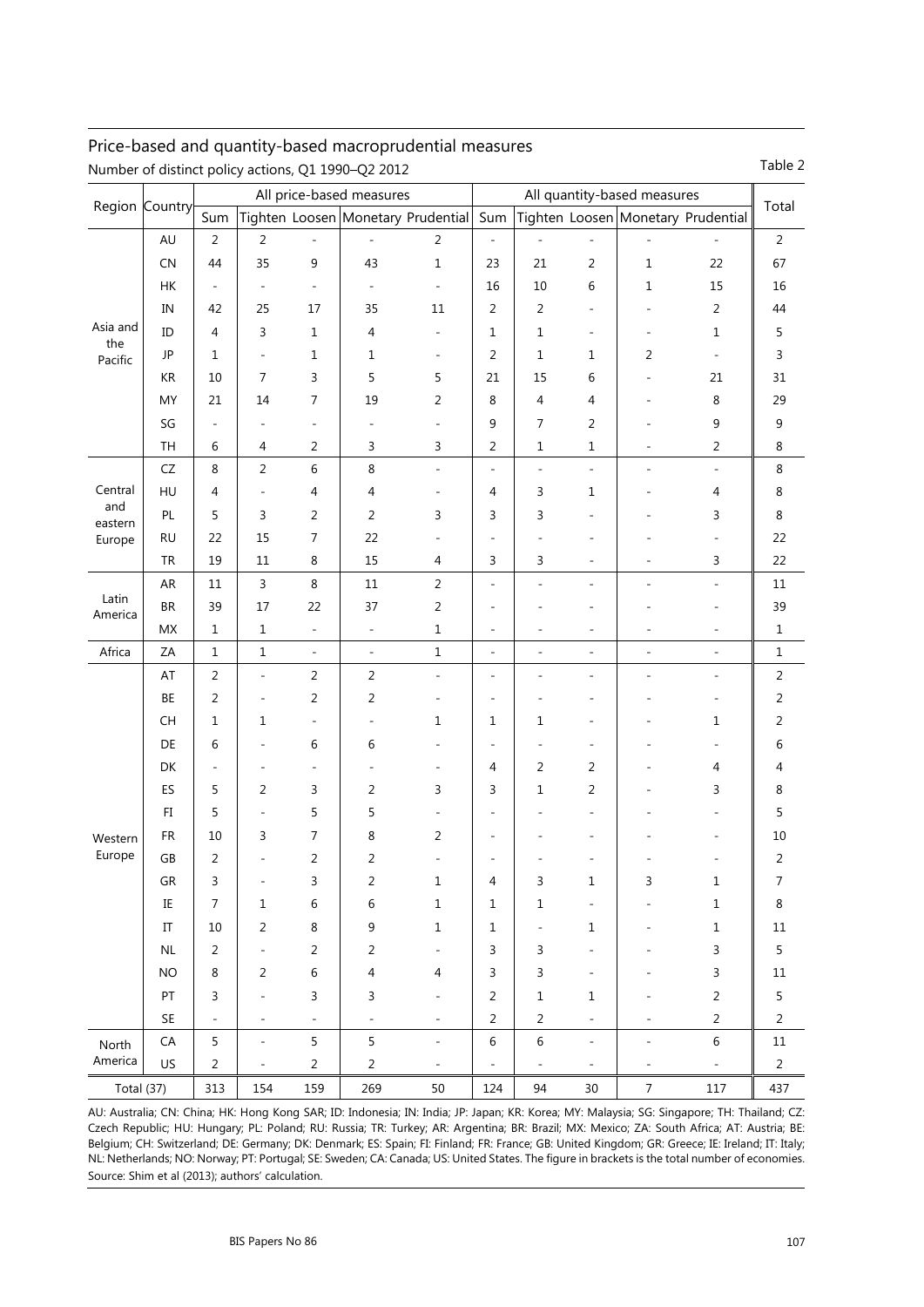We can combine these individual policy indicators into various aggregate measures. In particular, we can define an indicator for monetary price-based measures (MonPrice) as the sum of the indicators for RR and Liq, an indicator for prudential price-based measures (PruPrice) as the sum of the indicators for RW and Prov, an indicator for monetary quantity-based measures (MonQuant) as the indicator for CRg, and an indicator for prudential quantity-based (PruQuant) as the sum of the indicators for Ltv, Dstilc and Expo. Finally, we can define an indicator for all price-based measures (AllPrice) as the sum of the indicators for MonPrice and PruPrice, and an indicator for all quantity-based measures (AllQuant) as the sum of the indicators for MonQuant and PruQuant. Table 2 shows the number of policy actions for the aggregate indicators as well as the number of tightening and loosening policy actions.

Figure 1 shows how price-based and quantity-based measures were used over time by the 37 economies. Generally speaking, these economies had more often loosened price-based measures than tightened from 1990 to around 2002 (Figure 1, left-hand panel). Between 2003 and 2008, there were more tightenings of price-based measures than loosenings. After a sharp increase in loosening actions during the peak of the global financial crisis, these economies overall took more tightening actions involving price-based tools than loosening ones after 2009. In contrast, the 37 economies overall had more often tightened quantity-based measures than loosened them from 1990 to 2012, except two brief periods of more loosening actions immediately after the Asian financial crisis of 1997 and during the peak of the global financial crisis of 2007–09 (Figure 1, right-hand panel).



Use of macroprudential measures

The yellow lines denote the cumulative sum of tightening actions (each +1) and loosening actions (each –1) starting from Q1 1990. Source: Shim et al (2013); authors' calculation.

It should be noted that the correlation of all price-based measure indicators  $(+1, 0, -1)$  and all quantity-based measure indicators  $(+1, 0, -1)$  over 1990–2012 is 0.15, and the correlation of cumulative indicators of all price-based measures and cumulative indicators of all quantity-based measures is 0.44. Also, the two measures were used at the same time during 1990-2012 in 17 out of 2782 country-quarter observations, in particular, at the same time in the same direction in 4 (loosen) and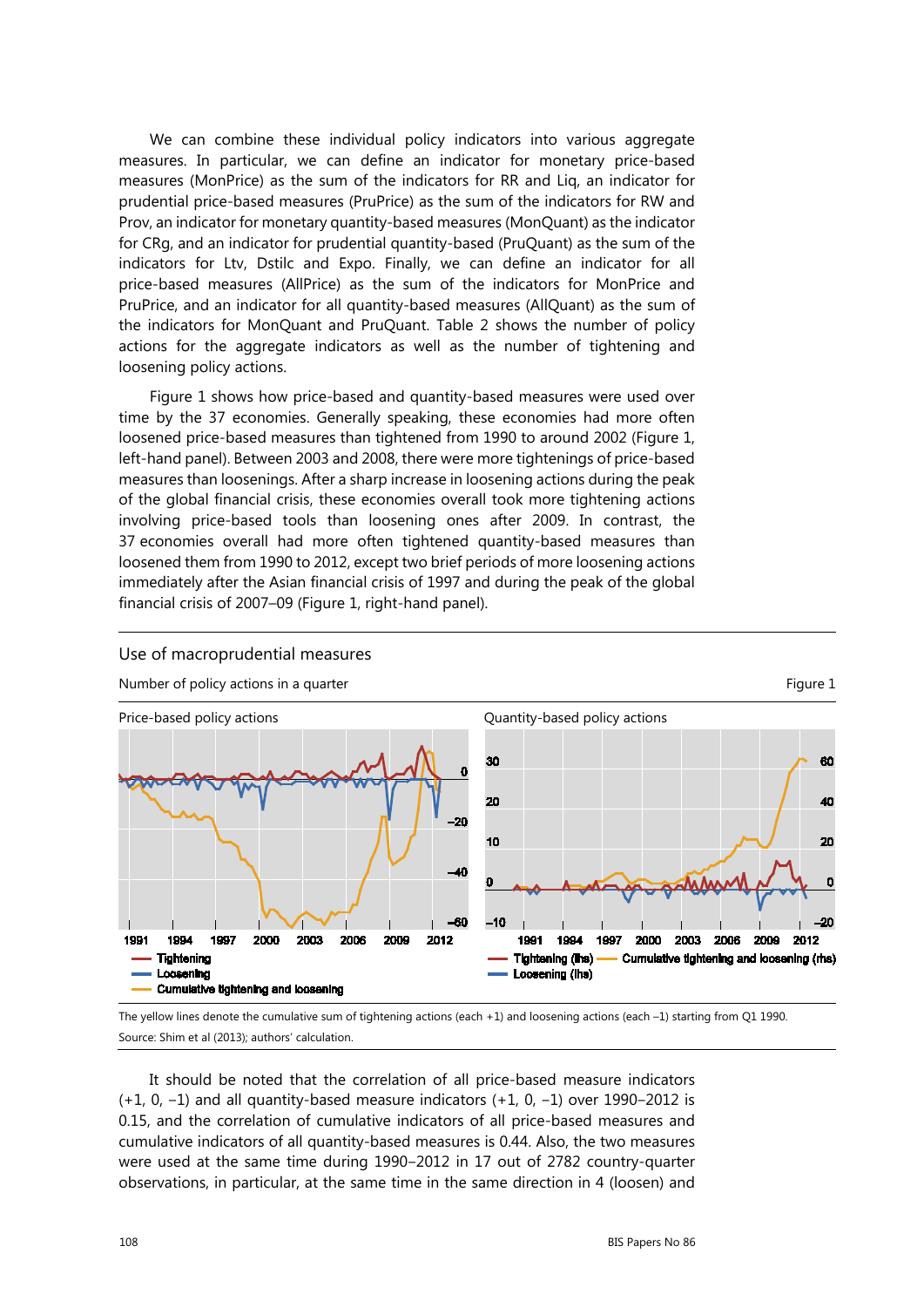| 13 (tighten) country-quarters. That is, we have no observation with two types of policy |  |
|-----------------------------------------------------------------------------------------|--|
| action taken in the opposition directions.                                              |  |

Composite index of financial development

| Normalised and rescaled index<br>Table 3 |
|------------------------------------------|
|------------------------------------------|

| Country              | Average <sup>1</sup> |
|----------------------|----------------------|
| Argentina            | 1.19                 |
| Russia               | 1.33                 |
| Turkey               | 1.78                 |
| Hungary              | 1.83                 |
| Mexico               | 1.97                 |
| Poland               | 1.99                 |
| Indonesia            | 2.04                 |
| Brazil               | 2.29                 |
| India                | 2.34                 |
| Greece               | 3.36                 |
| Czech Republic       | 3.36                 |
| Norway               | 4.01                 |
| Italy                | 4.04                 |
| Finland              | 4.40                 |
| Korea                | 4.60                 |
| Belgium              | 4.75                 |
| Australia            | 4.83                 |
| Sweden               | 4.95                 |
| France               | 5.07                 |
| China                | 5.19                 |
| South Africa         | 5.22                 |
| Austria              | 5.29                 |
| Denmark              | 5.34                 |
| Ireland              | 5.47                 |
| Portugal             | 5.56                 |
| Germany              | 5.63                 |
| Thailand             | 5.71                 |
| <b>United States</b> | 5.94                 |
| Canada               | 6.02                 |
| Spain                | 6.24                 |
| Singapore            | 6.28                 |
| Malaysia             | 6.58                 |
| Netherlands          | 6.97                 |
| United Kingdom       | 8.39                 |
| Switzerland          | $9.01\,$             |
| Japan                | 9.36                 |
| Hong Kong SAR        | 15.25                |
| Median               | 5.07                 |
| Average              | 4.96                 |

Note: <sup>1</sup> We first normalise 13 World Bank Financial Development indicators by subtracting mean and dividing by the standard deviation. Second, we take first principal components. Third, we subtract the minimum value to all normalised index values, so that the rescaled minimum value of the index becomes zero. Finally, for each economy, we calculate the average value of the index over the period of 1989 to 2011.

Source: World Bank Financial Development Indicators; authors' calculation.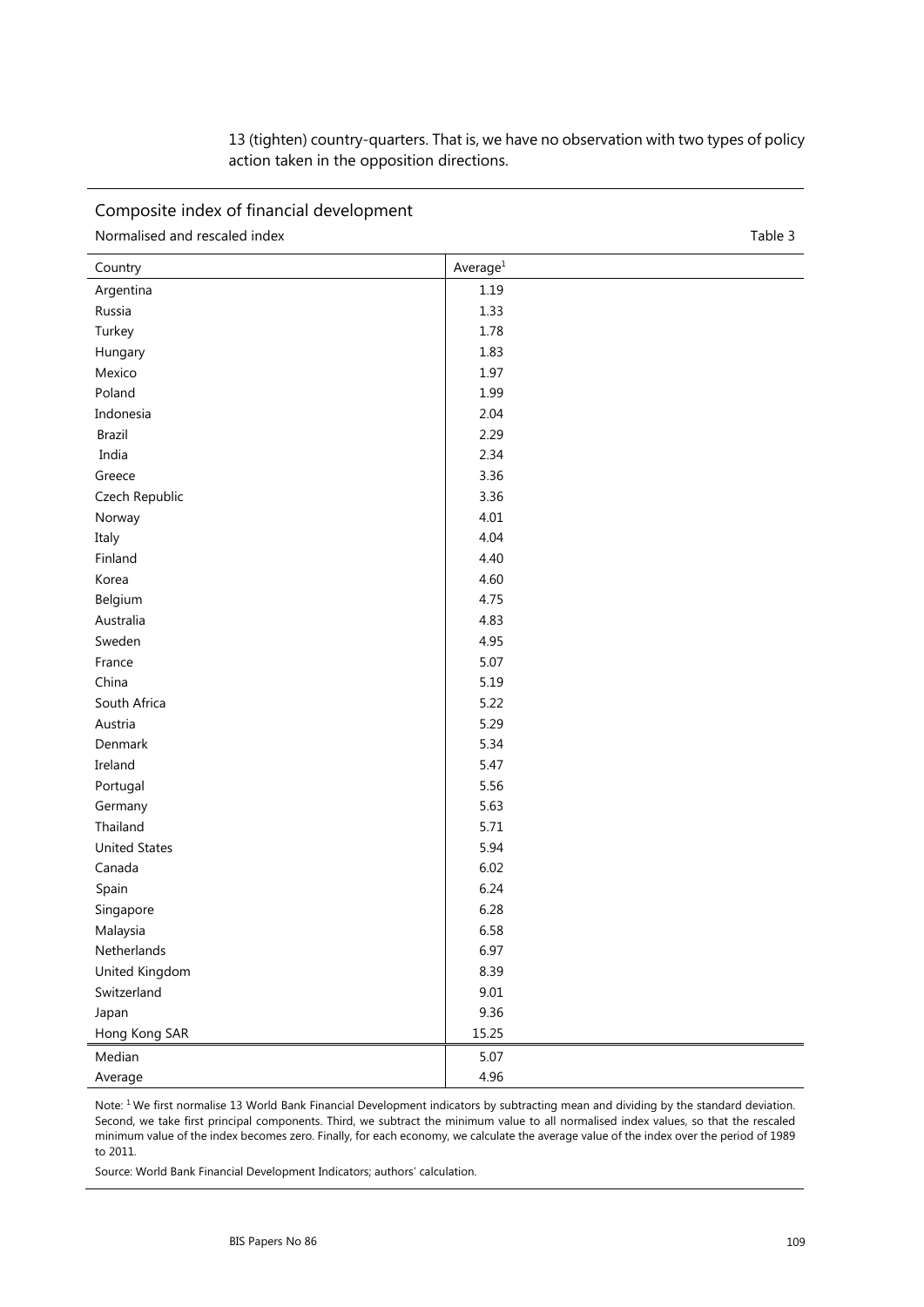To measure a country's level of financial development in a comprehensive way, we construct our own composite financial development indicators. In particular, we first normalise 13 World Bank Financial Development indicators by subtracting mean and dividing by the standard deviation, and then take first principal components. We consider the following ten ratios capturing the depth of a country's financial system: (i) (private credit by banks)/GDP, (ii) (bank assets)/GDP, (iii) (bank assets)/(bank assets and central bank assets), (iv) (liquid liabilities)/GDP, (v) (central bank assets)/GDP, (vi) (financial system deposits)/GDP, (vii) (private credit by banks and other financial institutions)/GDP, (viii) (domestic credit to private sector)/GDP, (ix) (stock market cap)/GDP, and (x) (stock market total value traded)/GDP. We also include the following two ratios proxying the efficiency of a financial system: (i) (credit to government and state-owned enterprises)/GDP, and (ii) stock market turnover ratio. Finally, we use the ratio of bank credit to bank deposits as a measure of the stability of a financial system. We consider all three categories of depth, efficiency and stability, and construct a composite variable for the level of financial development (*FinDev*).[8](#page-7-0) Table 3 provides the average value of the composite index over the period of 1989 to 2011 for the 37 economies in the ascending order. However, it is worth noting that, while our composite index is a comprehensive measure capturing the common variation in a wide range of indicators for a country, it does not intend to measure the institutional or legal aspect of financial development.

We use standard macroeconomic variables as controls. In particular, we use short-term interest rates, real GDP growth, per capita GDP, CPI inflation and the ratio of current account to GDP. Finally, we also consider two crisis dummies, one for banking crises and the other for currency crises, in Laeven and Valencia (2012).

Using the data described so far, we conduct cross-country panel OLS regressions with time fixed effects and country fixed effects, denoted by  $\mu_i$  and  $\mu_i$ , respectively. In our regressions, we also consider country-specific linear trends in the credit-to-GDP ratio, ie,  $\mu_i \cdot t$ . All explanatory variables are lagged by one quarter. We consider four lags of policy variables, *P\_MaPP* and *Q\_MaPP*, denoting price-based and quantity-based measures, respectively, to capture the policy effect over one year after implementation. Specifically, we use the following econometric specification:

 $\Delta$ (credit/GDP)<sub>*i,t*</sub></sub> =  $\beta$ <sub>*1*</sub> $\Delta$ (credit/GDP)<sub>*i,t-1*</sub> +  $\beta$ <sub>2</sub> $\Delta$ (credit/GDP)<sub>*i,t-1*</sub>

+ 
$$
\sum_{j=1}^{4} \beta_{3j} (P\_MapP)_{i,t-j}
$$
 +  $\sum_{j=1}^{4} \beta_{4j} (Q\_MapP)_{i,t-j}$   
+  $\sum_{j=1}^{4} \beta_{5j} (FinDev)_{i,t} \cdot (P\_MapP)_{i,t-j}$  +  $\sum_{j=1}^{4} \beta_{6j} (FinDev)_{i,t} \cdot (Q\_MapP)_{i,t-j}$   
+  $\beta_{7} Controls_{i,t-1}$  +  $\mu_{i}$  +  $\mu_{i}$  +  $\mu_{i}$  +  $\mu_{i}$  +  $\varepsilon_{i,t}$  (1)

It should be noted that interest rate policy is also a typical price-based measure for general credit and beyond ("gets in all the cracks in the economy"). This is because loose interest rate policy (ie lower interest rates) encourages greater borrowing by

<span id="page-7-0"></span><sup>&</sup>lt;sup>8</sup> In addition to using the principal component method to construct a composite index for the level of financial development, we also calculated the simple average of the 13 indicators after normalising each of them. We also calculated the average level for each of the three categories and then calculated the average over the three categories. These two indexes have relatively high levels of correlation with the composite index from the principal component method (0.6 and 0.8. respectively).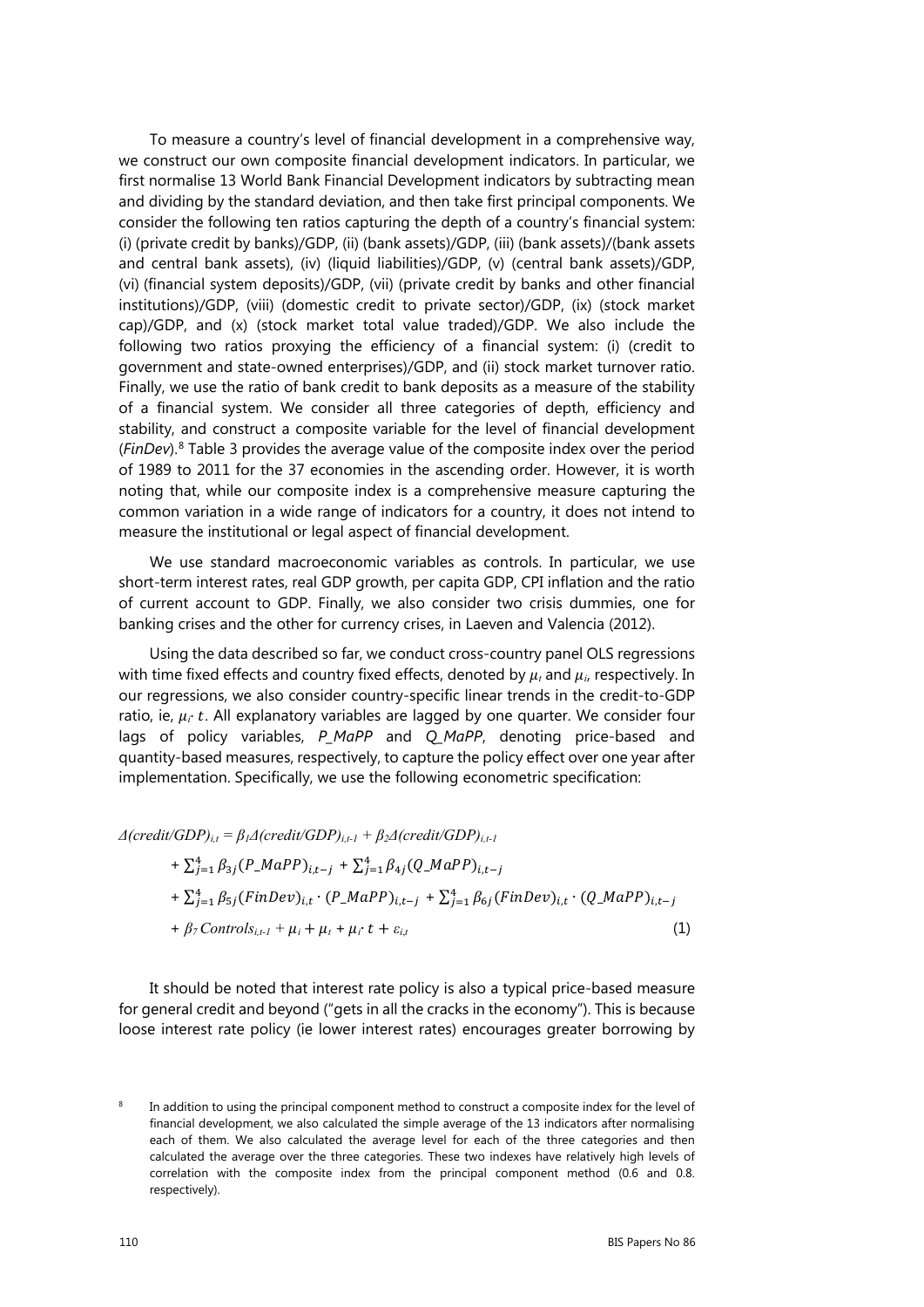households to bring spending forward from the future to the present (Bruno et al (2016)). Increased household borrowing will increase demand for housing, other things being equal.

The effect of price-based and quantity-based macroprudential policies on credit growth Table 4

| Dependent variable: Quarterly percentage point change in the credit-to-GDP ratio |             |             |             |  |  |
|----------------------------------------------------------------------------------|-------------|-------------|-------------|--|--|
|                                                                                  | (1)         | (2)         | (3)         |  |  |
| Quarterly percentage point change                                                |             | $0.227**$   | $0.186*$    |  |  |
| in the credit-to-GDP ratio at t-1                                                |             | (0.104)     | (0.107)     |  |  |
| Quantity-based MaPP (t-1)                                                        | $-0.001$    | $-0.002**$  | $-0.003$    |  |  |
|                                                                                  | (0.000)     | (0.001)     | (0.000)     |  |  |
| Quantity-based MaPP (t-2)                                                        | $-0.004$    | $-0.004$    | $-0.005$    |  |  |
|                                                                                  | (0.004)     | (0.004)     | (0.004)     |  |  |
| Quantity-based MaPP (t-3)                                                        | $-0.009***$ | $-0.008***$ | $-0.009***$ |  |  |
|                                                                                  | (0.002)     | (0.002)     | (0.002)     |  |  |
| Quantity-based MaPP (t-4)                                                        | $-0.004***$ | $-0.002$    | $-0.004$    |  |  |
|                                                                                  | (0.001)     | (0.002)     | (0.003)     |  |  |
| Price-based MaPP (t-1)                                                           | $0.003*$    | 0.003       | 0.002       |  |  |
|                                                                                  | (0.002)     | (0.002)     | (0.001)     |  |  |
| Price-based MaPP (t-2)                                                           | 0.002       | 0.002       | 0.002       |  |  |
|                                                                                  | (0.002)     | (0.001)     | (0.001)     |  |  |
| Price-based MaPP (t-3)                                                           | $-0.002$    | $-0.003$    | $-0.003$    |  |  |
|                                                                                  | (0.002)     | (0.002)     | (0.002)     |  |  |
| Price-based MaPP (t-4)                                                           | $-0.003**$  | $-0.003$    | $-0.004*$   |  |  |
|                                                                                  | (0.001)     | (0.002)     | (0.002)     |  |  |
| Crisis controls                                                                  | Yes         | Yes         | Yes         |  |  |
| Macroeconomic controls                                                           | Yes         | Yes         | Yes         |  |  |
| p-value for H <sub>o</sub> : $\sum_{j=1}^{4} \beta_{3j} = 0$                     | 0.922       | 0.899       | 0.521       |  |  |
| p-value for H <sub>o</sub> : $\sum_{j=1}^{4} \beta_{4j} = 0$                     | 0.000       | 0.000       | 0.000       |  |  |
| Country fixed effects                                                            | Yes         | Yes         | Yes         |  |  |
| Time fixed effects                                                               | Yes         | Yes         | Yes         |  |  |
| Country linear trends                                                            | No          | No          | Yes         |  |  |
| Observations                                                                     | 1600        | 1600        | 1600        |  |  |
| R-squared                                                                        | 0.241       | 0.280       | 0.314       |  |  |

Note: We use robust standard errors clustered for country and time. \*, \*\* and \*\*\* denote significance at 10, 5 and 1% levels, respectively. Macroeconomic controls include GDP growth rate, GDP per capita, current account to GDP ratio, annual inflation rate and the short-term interest rate. Crises controls include binary indicators for banking crises and currency crises.

# 4. Empirical results

In this section, we apply the econometric methods detailed in the previous section to analyse the effects of price-based and quantity-based macroprudential measures on credit growth, and then the differential impact of price-based and quantity-based measures depending on the level of financial development.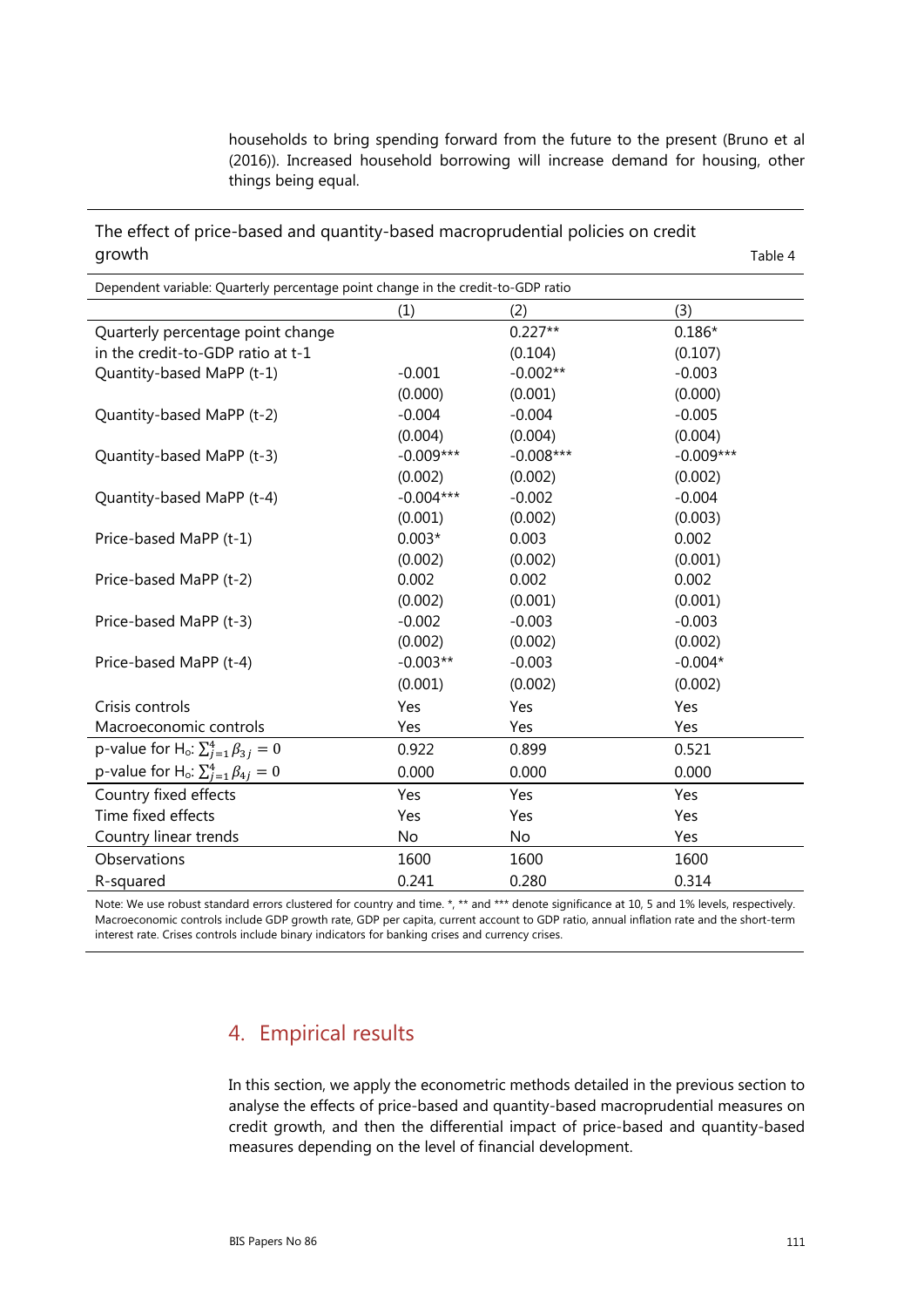#### 4.1 Effectiveness of macroprudential measures

We start our analysis by investigating the effectiveness of the price-based and quantity-based measures without differentiating their effects with respect to the level of financial development. In terms of Equation (1), this corresponds to  $\beta_{5i} = \beta_{6i} = 0$ for all values of *j*. Column (1) of Table 4 compares the relative effectiveness of these measures in a specification with no control for the lagged dependent variable, proxying for latent time-varying persistent dynamic effects. When we consider the dynamic structure of our specification, the overall effects of the price-based and quantity-based tools are measured by  $\sum_{j=1}^{4} \beta_{3j}$  and  $\sum_{j=1}^{4} \beta_{4j}$ , respectively. Table 4 shows that we cannot reject the hypothesis that the effect of price-based tools is equal to zero. In contrast, we find that the tightening of quantity-based tools is effective in slowing total credit growth, as we reject  $\sum_{j=1}^{4} \beta_{4j} = 0$  at the 1% level. Controlling for the lagged dependent variable in column (2), and for the country specific linear trends for the credit-to-GDP ratio in column (3) does not change this result, suggesting that the results of the effectiveness of the quantity-based tools and ineffectiveness of the price-based tools hold under different conditions.

#### 4.2 Effectiveness of price-based vs quantity-based measures

We next analyse our key question, ie whether the degree of financial development matters for the effectiveness of price-based and quantity-based tools. In Equation (1), the overall effect of price-based and quantity-based measures deployed at time *t-j* can be stated, respectively, as:

$$
\frac{\partial \Delta(credit/GDP)_{i,t}}{\partial (P\_MAPP)_{i,t-j}} = \sum_{j=1}^{4} \beta_{3j} + \sum_{j=1}^{4} \beta_{5j} (FinDev)_{it}
$$
\n(2)

$$
\frac{\partial \Delta(credit/GDP)_{i,t}}{\partial (Q\_MAP)_{i,t-j}} = \sum_{j=1}^{4} \beta_{4j} + \sum_{j=1}^{4} \beta_{6j} (FinDev)_{it}
$$
\n(3)

In this specification,  $\sum_{j=1}^4 \beta_{3j}$  and  $\sum_{j=1}^4 \beta_{4j}$ correspond to the effect of price-based and quantity-based measures, respectively, when the financial development measure is equal to zero, which is the minimum possible value of the financial development variable in our sample. Regarding the differential effects,  $\sum_{j=1}^4 \beta_{5j} \neq 0$  in Equation (2) implies that the effect of the price-based macroprudential tools vary with the level of financial development. Similarly,  $\sum_{j=1}^4 \beta_{6j} \neq 0$  in Equation (3) corresponds to the effect of quantity-based tools varying with the financial development. In particular,  $\sum_{j=1}^{4} \beta_{5j} < 0$  and  $\sum_{j=1}^{4} \beta_{6j} < 0$  imply that the macroprudential tightening becomes more effective in slowing credit growth for higher levels of financial development.

The estimation results for Equation (1) are presented in Table 5. Since the overall effect of the policy measures shown in Equations (2) and (3) differs at different levels of financial development, it is convenient to present the key results with a figure rather than a table. The left-hand panel of Figure 2 shows the quarterly percentage point change in the credit-to-GDP ratio in response to a tightening of price-based macroprudential tools, as well as the upper and lower bounds of the 90 percent confidence interval to assess the significance of the effect. We find that, at low levels of financial development, ie when the financial development index is around 2.5 or at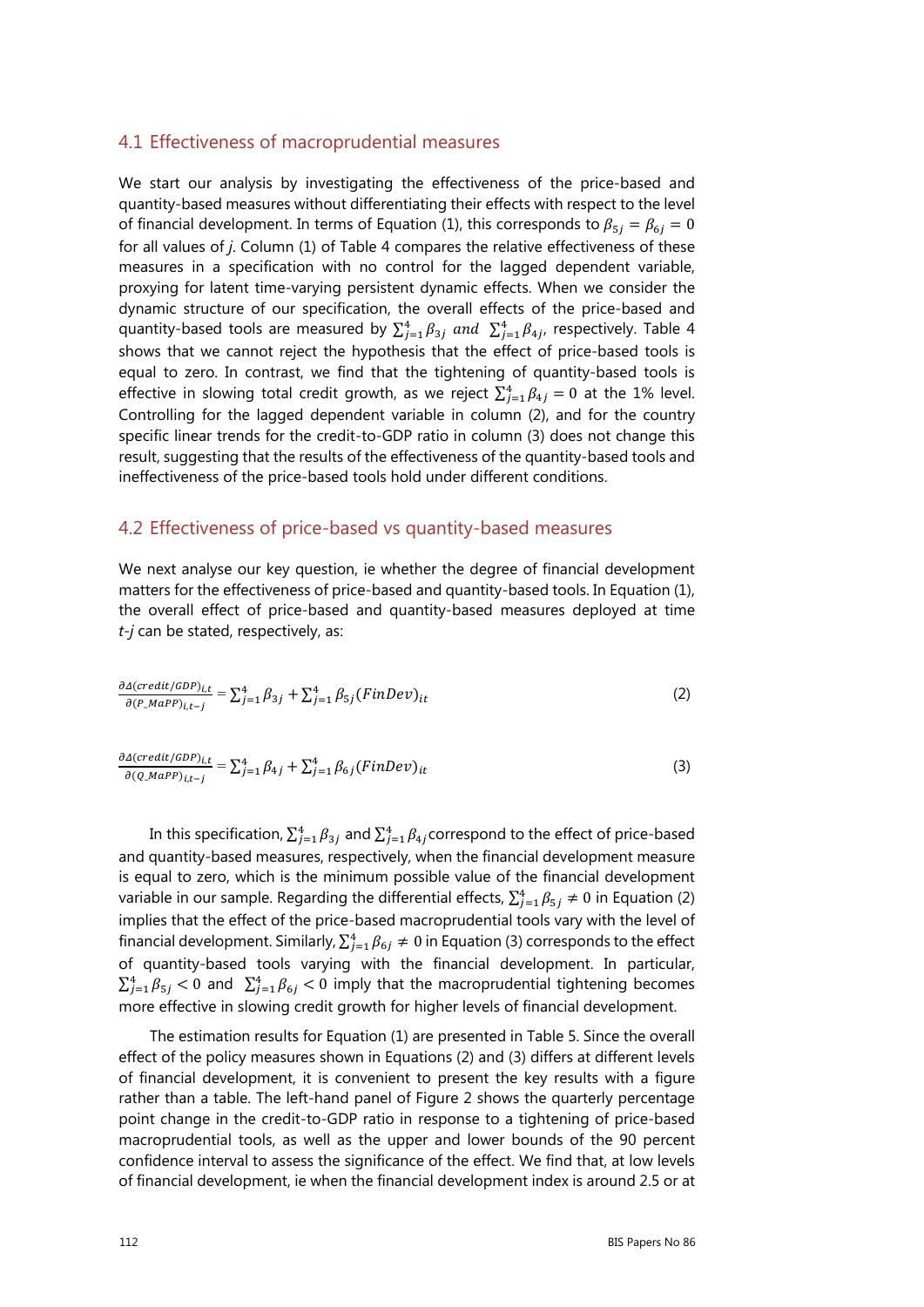| Dependent variable: Quarterly percentage point change in the credit-to-GDP ratio |                  |  |
|----------------------------------------------------------------------------------|------------------|--|
| Quarterly percentage point change                                                | $0.188*$         |  |
| in the credit-to-GDP ratio at t-1                                                | (0.109)          |  |
| Financial development (FinDev)                                                   | $0.002**$        |  |
|                                                                                  | (0.001)          |  |
| Quantity-based MaPP (t-1)                                                        | $-0.004$         |  |
|                                                                                  | (0.004)          |  |
| Quantity-based MaPP (t-2)                                                        | 0.004            |  |
|                                                                                  | (0.004)          |  |
| Quantity-based MaPP (t-3)                                                        | $-0.008$         |  |
|                                                                                  | (0.006)          |  |
| Quantity-based MaPP (t-4)                                                        | $-0.003$         |  |
|                                                                                  | (0.002)          |  |
| Price-based MaPP (t-1)                                                           | 0.004            |  |
|                                                                                  | (0.003)          |  |
| Price-based MaPP (t-2)                                                           | 0.003            |  |
|                                                                                  | (0.004)          |  |
| Price-based MaPP (t-3)                                                           | 0.001            |  |
|                                                                                  | (0.004)          |  |
| Price-based MaPP (t-4)                                                           | 0.001<br>(0.004) |  |
| FinDev x Quantity-based MaPP (t-1)                                               | 0.000            |  |
|                                                                                  | (0.001)          |  |
| FinDev x Quantity-based MaPP (t-2)                                               | $-0.001***$      |  |
|                                                                                  | (0.000)          |  |
| FinDev x Quantity-based MaPP (t-3)                                               | 0.000            |  |
|                                                                                  | (0.001)          |  |
| FinDev x Quantity-based MaPP (t-4)                                               | 0.000            |  |
|                                                                                  | (0.000)          |  |
| FinDev x Price-based MaPP (t-1)                                                  | $-0.001*$        |  |
|                                                                                  | (0.000)          |  |
| FinDev x Price-based MaPP (t-2)                                                  | $-0.001$         |  |
|                                                                                  | (0.001)          |  |
| FinDev x Price-based MaPP (t-3)                                                  | $-0.001$         |  |
|                                                                                  | (0.001)          |  |
| FinDev x Price-based MaPP (t-4)                                                  | $-0.001*$        |  |
|                                                                                  | (0.001)          |  |
| Macroeconomic controls                                                           | Yes              |  |
| Crisis controls                                                                  | Yes              |  |
| p-value for H <sub>o</sub> : $\sum_{j=1}^{4} \beta_{5j} = 0$                     | 0.073            |  |
| p-value for H <sub>o</sub> : $\sum_{j=1}^{4} \beta_{6j} = 0$                     | 0.250            |  |
| Country fixed effects                                                            | Yes              |  |
| Time fixed effects                                                               | Yes              |  |
| Country linear trends                                                            | Yes              |  |
| Observations                                                                     | 1600             |  |
| R-squared                                                                        | 0.317            |  |

The effect of financial development and price-based and quantity-based macroprudential polices on credit growth Table 5

We use robust standard errors clustered for country and time. \*, \*\* and \*\*\* denote significance at 10%, 5% and 1% levels, respectively. Macroeconomic controls include GDP growth rate, GDP per capita, current account to GDP ratio, annual inflation rate and the short-term interest rate. Crises controls include binary indicators for banking crises and currency crises.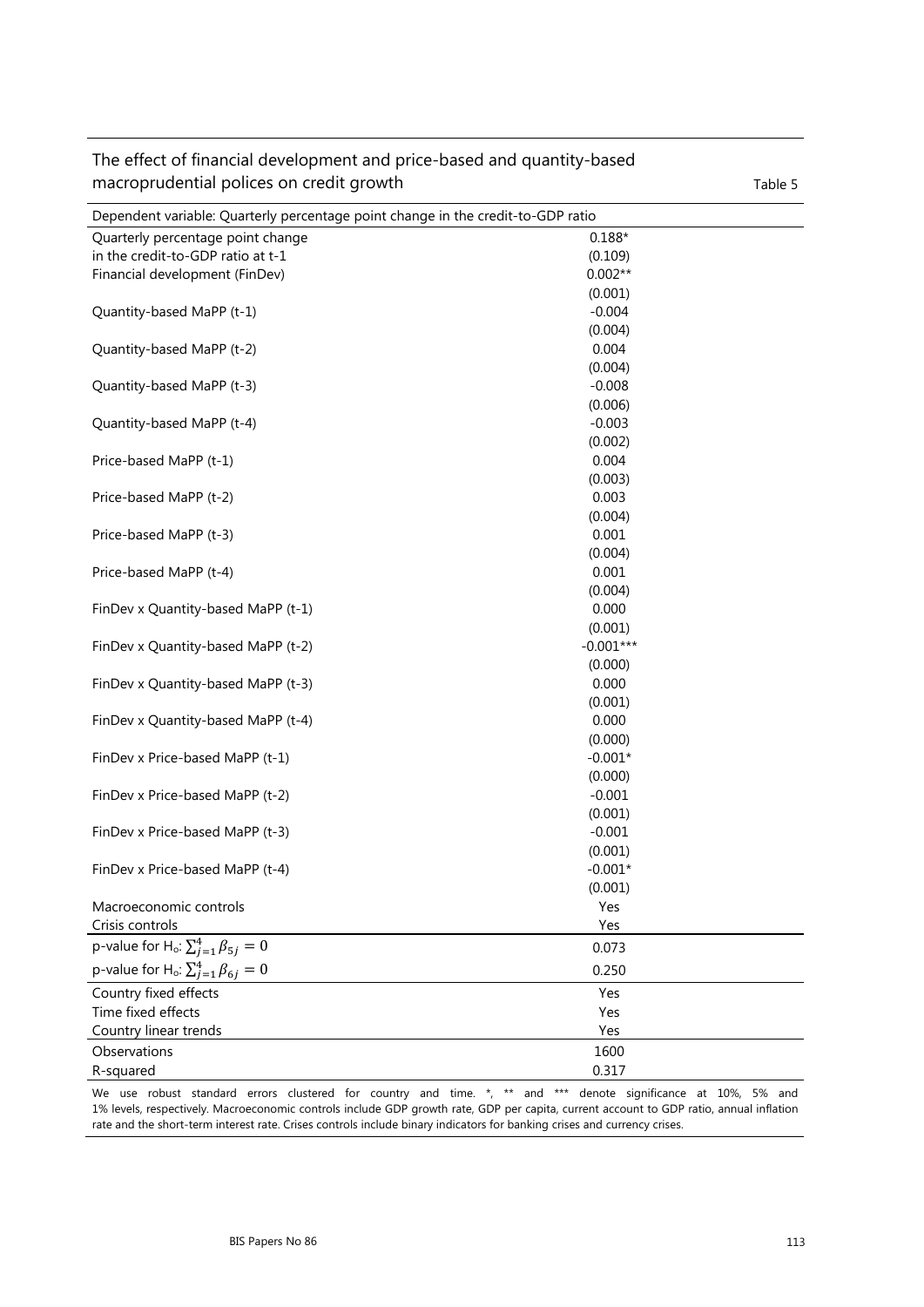the 20<sup>th</sup> percentile of the financial development distribution, the value of the overall effect of a tightening of price-based tools is positive but insignificant. This effect of a tightening of price-based macroprudential tools on credit growth becomes significant and negative as the financial development index exceeds 5.5, which approximately corresponds to the  $60<sup>th</sup>$  percentile of the financial development distribution.

As for the effect of the quantity-based macroprudential measures, the right-hand panel of Figure 2 shows that the negative effect on tightening on the credit growth is insignificant at very low levels of financial development. When the financial development index is above 1.59, corresponding to the  $9<sup>th</sup>$  percentile of the financial development distribution, the effect of quantity-based macroprudential policies become statistically significant. This implies that a tightening of quantity-based macroprudential policies effectively slow credit growth when a country's level of financial development is above the very low threshold.



Note: The horizontal axis shows the normalised and rescaled composite index of financial development described in section three.

One important result in Table 5 that deserves emphasis is that the hypothesis  $\sum_{j=1}^{4} \beta_{5j} = 0$  is rejected at 7 percent significance level. In contrast, we find no evidence that the level of financial development plays a statistically significant role in the magnitude of the effect of the quantity-based macroprudential tools on credit growth. This partly explains why the effect of price-based measures is insignificant at low levels but significant at high levels of financial development.

We believe that it is important to document the difference between the effectiveness of the price-based and quantity-based macroprudential tools, and how their effectiveness changes with the level of financial development. One possible channel that may drive the role of financial development in the effectiveness of price-based and quantity-based tools is difference in the price sensitivity of loan demand with respect to financial development. In particular, in an economy where the credit market is less developed and the agents have relatively limited access to credit, one may expect that the credit demand may be insensitive to the variations in the price of credit. That is, the availability of credit may matter more for the credit market outcomes in this economy, than its price, compared to other economies with higher financial development. Therefore, in such an economy, one may expect the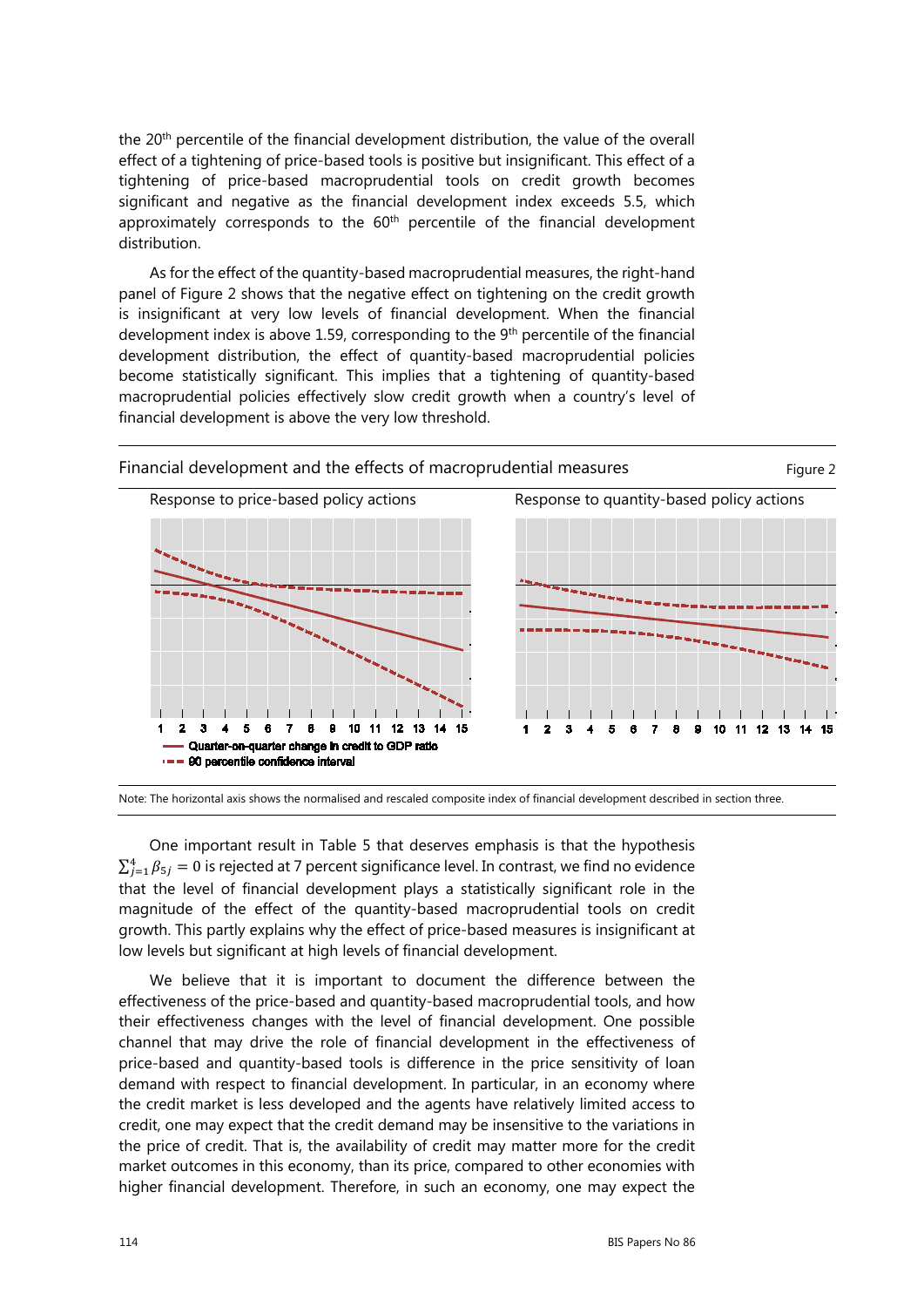policies aiming at affecting the price of borrowing to be less effective in slowing credit growth than those directly targeting the quantity of borrowing.

#### 5. Concluding remarks

Using a cross section of 37 countries, we evaluate in this paper whether quantity-based and price-based macroprudential measures differ from each other in terms of smoothing the variations in total credit. While this question by itself is a relatively less explored one, we further analyse how the level of financial development of an economy matters for the relative effectiveness of these two sets of tools.

This paper provides novel findings on the effects of macroprudential policies. When we do not consider the differential effect of financial development, we find that the quantity-based tools can effectively smooth the variations in total credit, whereas the price-based tools are ineffective. However, our results highlight the fact that these effects are not independent from the degree of financial development, particularly for the price-based tools. While the quantity-based tools are effective in moderating credit cycles almost irrespective of the level of financial development, the price-based tools effectively curb excess variations in total credit in relatively more developed financial markets. This finding is robust to different empirical specifications as well as to different composite measures of financial development.

While this study does not provide a detailed analysis on the channels leading to different performance of price-based and quantity-based macroprudential tools, one possible channel is that the price elasticity of the credit demand is low in countries with low levels of financial development. As a result, policy tools aiming at making credit more expensive may not be effective in deterring the credit demand in those countries. However, when a country's level of financial development is sufficiently high, the price of credit may start becoming as relevant as its availability, and thus the policies focusing on the cost of borrowing (ie price-based tools) may become effective as well in smoothing credit cycles.